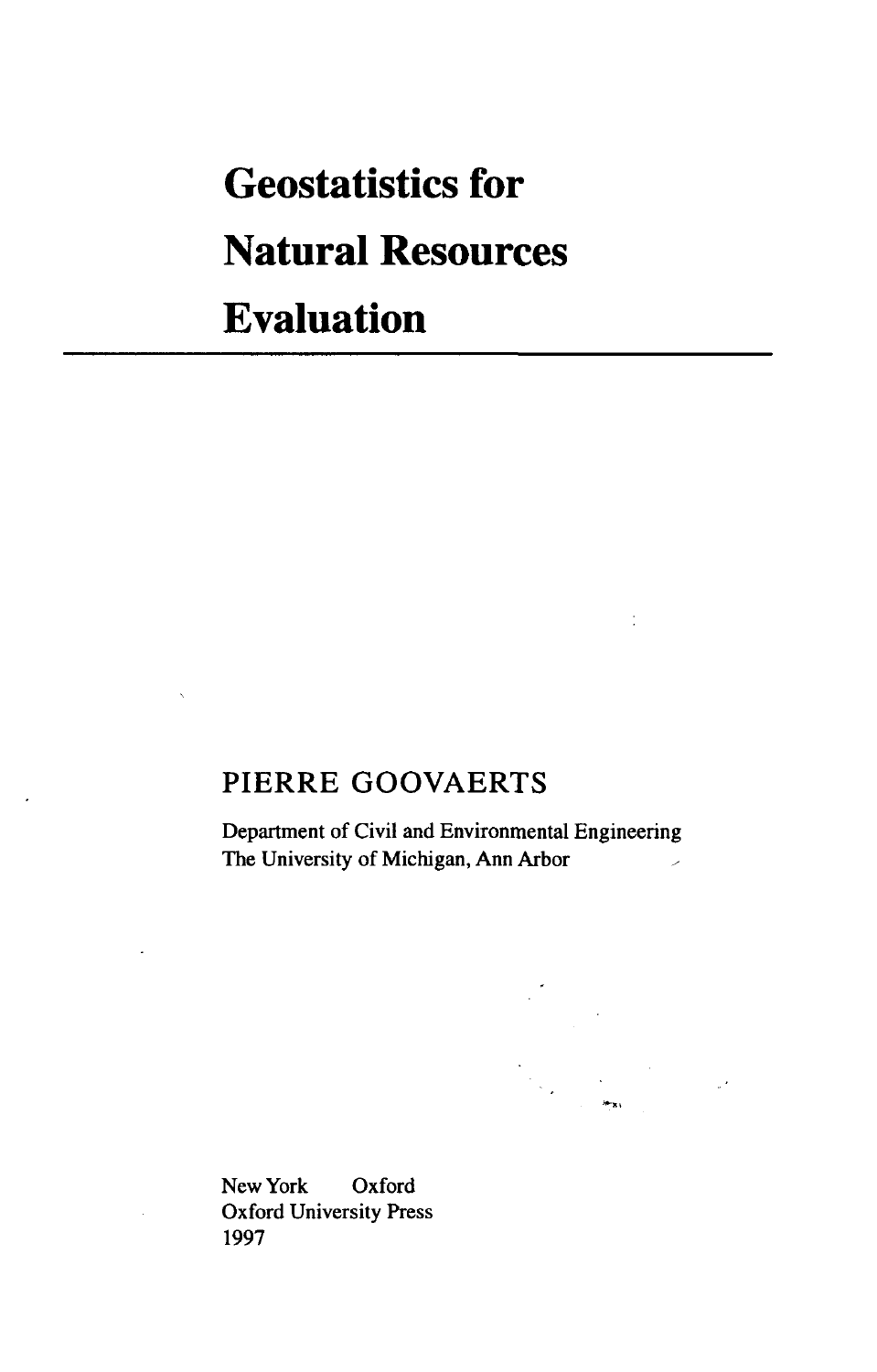## **Contents**

#### **1 Introduction 3**

#### **2 Exploratory data analysis 9**

- 2.1 Univariate description 9
	- 2.1.1 Categorical variables 9
	- 2.1.2 Continuous variables 11
- 2.2 Bivariate description 19
	- 2.2.1 The scattergram 19
	- 2.2.2 Measures of bivariate relation 21
- 2.3 Univariate spatial description 22
	- 2.3.1 Location maps 23
	- 2.3.2 The h-scattergram 25
	- 2.3.3 Measures of spatial continuity and variability 26
	- 2.3.4 Application to indicator tranforms 32
	- 2.3.5 Spatial continuity of metal concentrations 36
- 2.4 Bivariate spatial description 46
	- 2.4.1 The cross h-scattergram 46
	- 2.4.2 Measures of spatial cross continuity/variability 46
	- 2.4.3 The scattergram of h-increments 49
	- 2.4.4 Measures of joint variability 50
	- 2.4.5 Application to indicator transforms 52
	- 2.4.6 Spatial relations between metal concentrations 54
- 2.5 Main features of the Jura data 56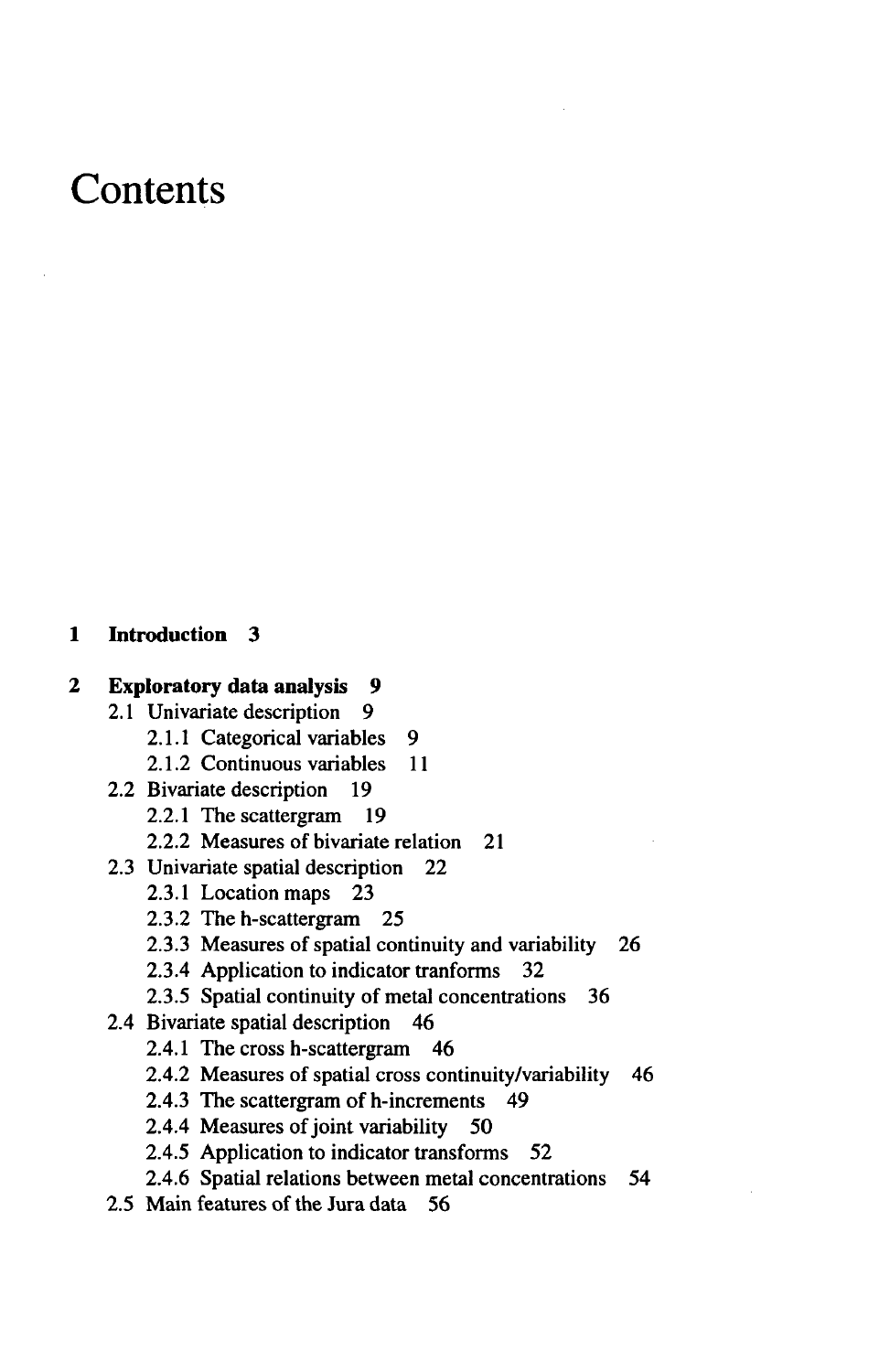#### **3 The random function model 59**

- 3.1 Deterministic and probabilistic models 59
- 3.2 The random function model 63
	- 3.2.1 Random variable 63
	- 3.2.2 Random function 68
	- 3.3.3 Multivariate random function 72

### **4 Inference and modeling 75**

- 4.1 Statistical inference 75
	- 4.1.1 Preferential sampling 76
	- 4.1.2 Histogram declustering 77
	- 4.1.3 Semivariogram inference 82
	- 4.1.4 Covariance inference 86
- 4.2 Modeling a regionalization 87
	- 4.2.1 Permissible models 87
	- 4.2.2 Anisotropic models 90
	- 4.2.3 The linear model of regionalization 95
	- 4.2.4 The practice of modeling 97
- 4.3 Modeling a coregionalization 107
	- 4.3.1 Permissible models 108
	- 4.3.2 The linear model of coregionalization 108
	- 4.3.3 The practice of modeling 116

#### **5 Local estimation: Accounting for a single attribute 125**

- 5.1 The kriging paradigm 125
- 5.2 Simple kriging 127
- 5.3 Ordinary kriging 132
- 5.4 Kriging with a trend model 139
- 5.5 Block kriging 152
- 5.6 Factorial kriging 158
- 5.7 Dual kriging 169
- 5.8 Miscellaneous aspects of kriging 174
	- 5.8.1 Kriging weights 174
	- 5.8.2 Search neighborhood 178
	- 5.8.3 Kriging variance 179
	- 5.8.4 Re-estimation scores 181

#### **6 Local estimation: Accounting for secondary information 185**

- 6.1 Exhaustive secondary information 185
	- 6.1.1 Kriging within strata 187
	- 6.1.2 Simple kriging with varying local means 190
	- 6.1.3 Kriging with an external drift 194
	- 6.1.4 Performance comparison 199
- 6.2 The cokriging approach 203
	- 6.2.1 The cokriging paradigm 203
	- 6.2.2 Simple cokriging 205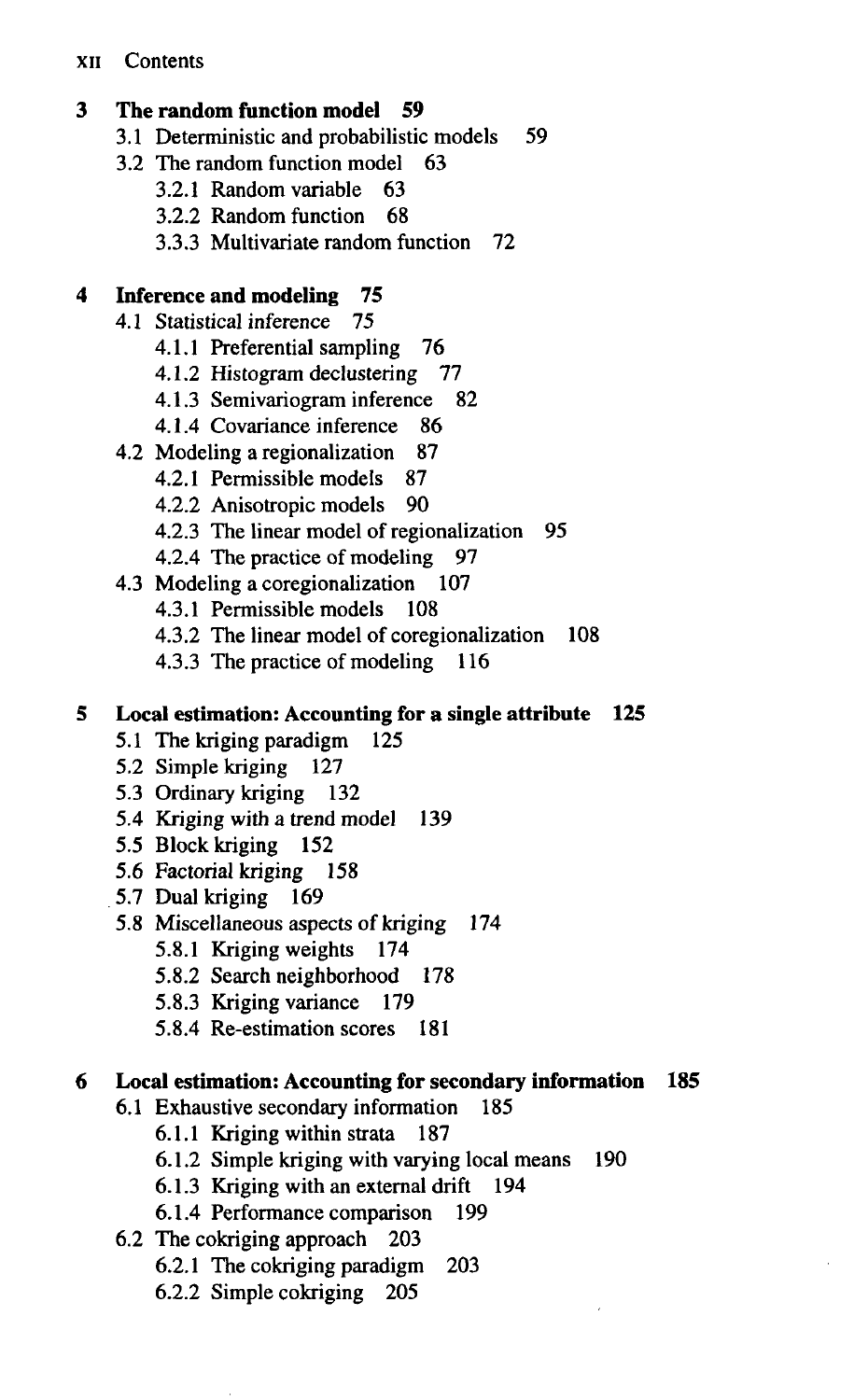- 6.2.3 Ordinary cokriging 224
- 6.2.4 Standardized ordinary cokriging 232
- 6.2.5 Principal component kriging 233
- 6.2.6 Colocated cokriging 235
- 6.2.7 Accounting for soft information 241
- 6.2.8 Performance comparison 248
- 6.2.9 Multivariate factorial kriging 251

#### **Assessment of local uncertainty 259** 7

- 7.1 Two models of local uncertainty 259
	- 7.1.1 Local confidence interval 261
	- 7.1.2 Local probability distributions 262
- 7.2 The multiGaussian approach 265
	- 7.2.1 The multiGaussian model 265
	- 7.2.2 Normal score transform 266
	- 7.2.3 Checking the multiGaussian assumption 271
	- 7.2.4 Estimating the Gaussian ccdf parameters 275
	- 7.2.5 Increasing the resolution of the sample cdf 278
- 7.3 The indicator approach 284
	- 7.3.1 Indicator coding of information 285
	- 7.3.2 Updating into ccdf values 293
	- 7.3.3 Accounting for secondary information 306
	- 7.3.4 Correcting for order relation deviations 319
	- 7.3.5 Interpolating/extrapolating ccdf values 326
	- 7.3.6 Modeling uncertainty for categorical attributes 328
- 7.4 Using local uncertainty models 331
	- 7.4.1 Measures of local uncertainty 333
	- 7.4.2 Optimal estimates 340
	- 7.4.3 Decision making in the face of uncertainty 347
	- 7.4.4 Simulation 351

7.4.5 Classification of categorical attributes 354

7.5 Performance comparison 358

#### 8 **Assessment of spatial uncertainty 369**

- 8.1 Estimation versus simulation 369
- 8.2 The sequential simulation paradigm 376
- 8.3 Sequential Gaussian simulation 380
	- 8.3.1 Accounting for a single attribute 380
	- 8.3.2 Accounting for secondary information 385
	- 8.3.3 Joint simulation of multiple variables 390
- 8.4 Sequential indicator simulation 393
	- 8.4.1 Accounting for a single attribute 395
	- 8.4.2 Accounting for secondary information 400
	- 8.4.3 Joint simulation of multiple variables 400
- 8.5 The LU decomposition algorithm 403
- 8.6 The p-field simulation algorithm 405